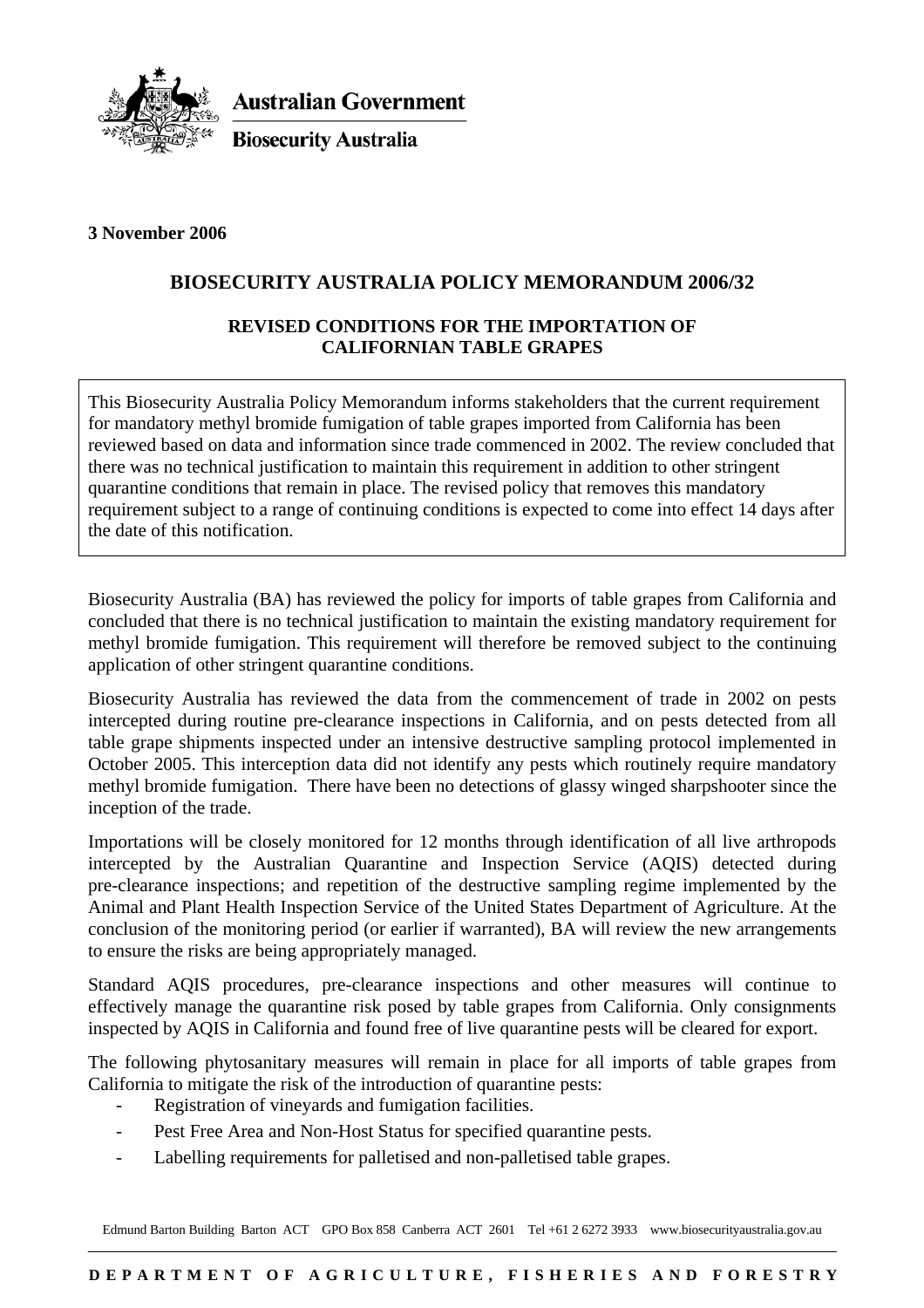- Forced air fumigation with 1%  $SO<sub>2</sub>$  and 6%  $CO<sub>2</sub>$  for 30 minutes (or equivalent treatment) to mitigate the risk of introduction of spiders which pose a risk to human health.
- AQIS pre-clearance inspection and freedom from quarantine pests in California prior to shipment.
- The detection of pests that are managed by pest free area or non host status during preclearance inspections will result in suspension of trade.
- The detection of a live glassy-winged sharpshooter (*Homalodisca coagulata*) during preclearance inspection will result in suspension of all exports until the problem is investigated.
- The detection of a dead glassy-winged sharpshooter during preclearance inspection will result in investigation by AQIS and APHIS to evaluate the association of *H. coagulata* with the table grape importation pathway.
- 600 unit inspection sample.
- Phytosanitary certification.
- On-arrival consignment verification.

Removal of the mandatory requirement will be accompanied by the addition of other safeguards, as outlined below.

- Monitoring of the outcome for 12 months through identification of all live arthropods intercepted by AQIS detected during pre-clearance inspections; and repetition of the destructive sampling regime proposed by APHIS for the 2005 season.
- Amendment of the pest list to include the spiders *Latrodectus* species (black widow spiders) and *Cheiracanthium* species (yellow sac spiders) as actionable pests.
- If egg sacs of spiders that pose a risk to human health are detected during pre-clearance inspection, all subsequent consignments from the source vineyards will be subject to mandatory CH<sub>3</sub>Br fumigation before export to Australia for the remainder of the season.
- Maintenance of a strict allowable tolerance for trash. We have identified the presence of leaf material as a potential pathway for pests of quarantine concern, namely eggs of the glassy-winged sharpshooter, *Homalodisca coagulata*. Therefore, in the absence of mandatory methyl bromide fumigation consignments must not contain any leaf material of grape vine (*V. vinifera*) or weeds.
- Revision of the procedures for weed species.

Stakeholders should direct any questions regarding this revision to the contact officer below, prior to the date of effect.

#### **Consultation**

Please pass this notice to other interested parties. If those parties wish to be included in future communications on this matter they should get in touch with the contact officer (details below).

Information on risk assessments and policy reviews being conducted by Biosecurity Australia is available from our website www.biosecurityaustralia.gov.au.

## **Confidentiality**

Respondents are advised that, subject to the *Freedom of Information Act 1982* and the *Privacy Act 1988*, all submissions received in response to policy memorandums will be publicly available. Comments may be listed or referred to in any papers or reports prepared on the subject matter of the memoranda.